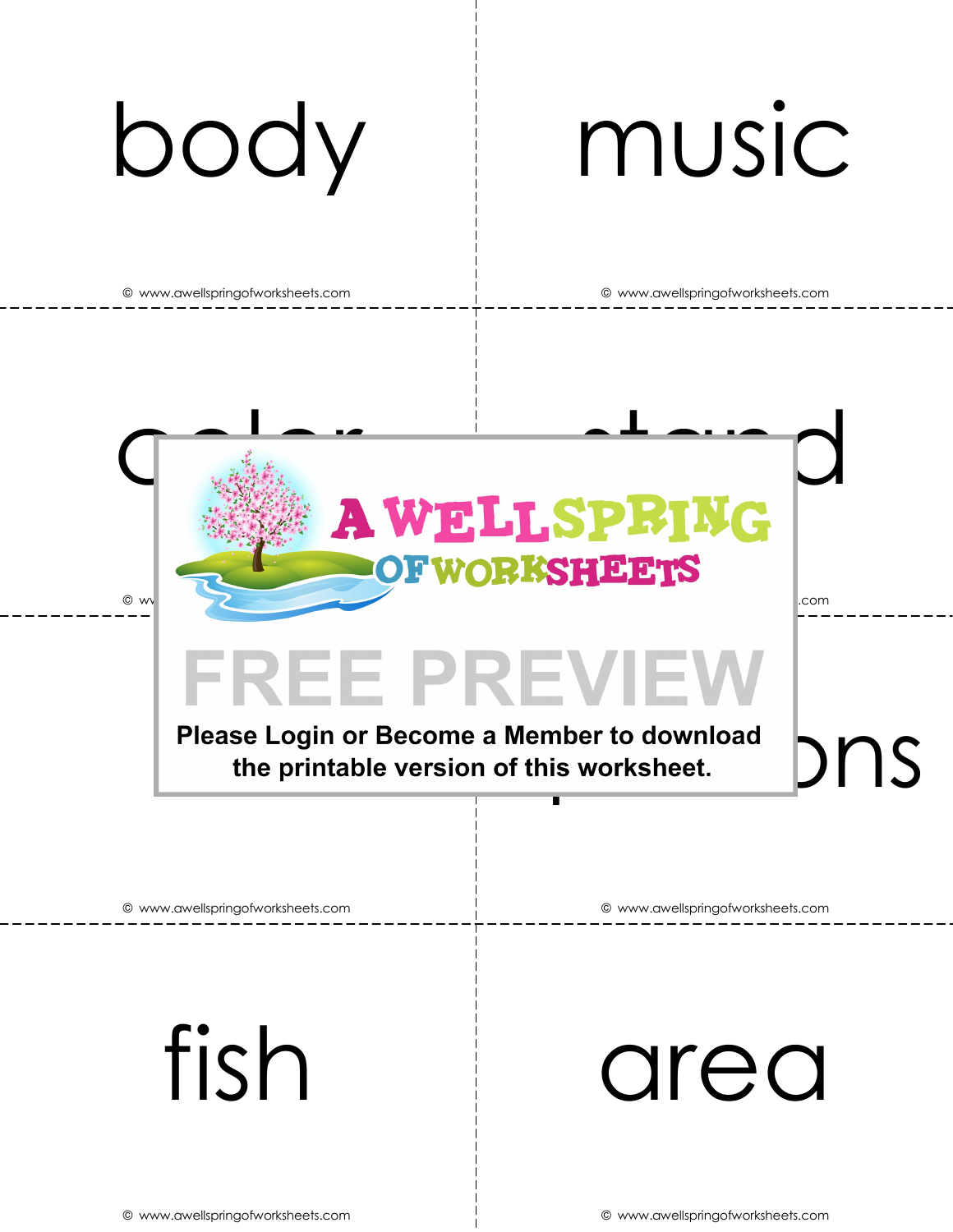



# problem complete

© www.awellspringofworksheets.com © www.awellspringofworksheets.com

room knew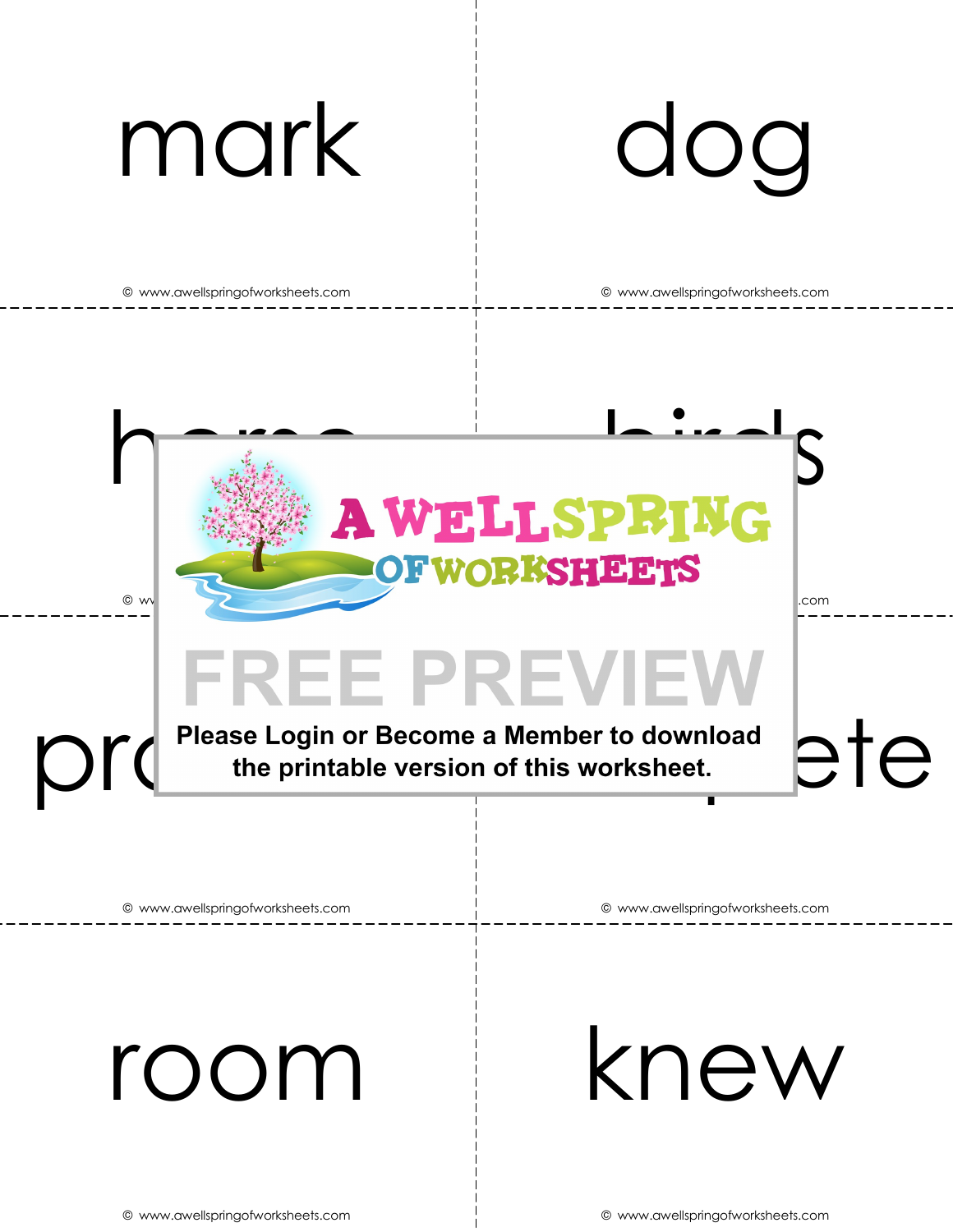



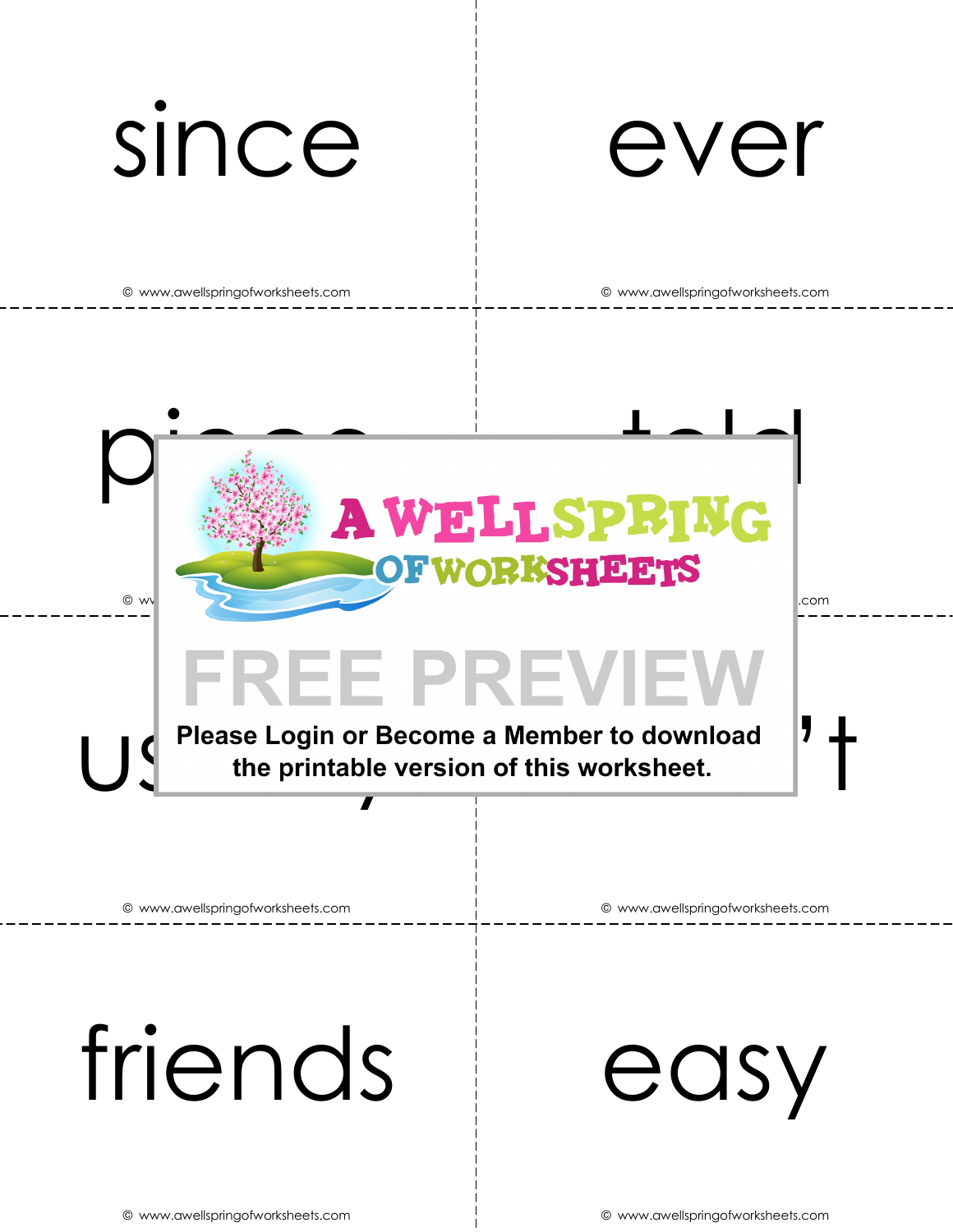# heard order

© www.awellspringofworksheets.com © www.awellspringofworksheets.com



© www.awellspringofworksheets.com © www.awellspringofworksheets.com

top ship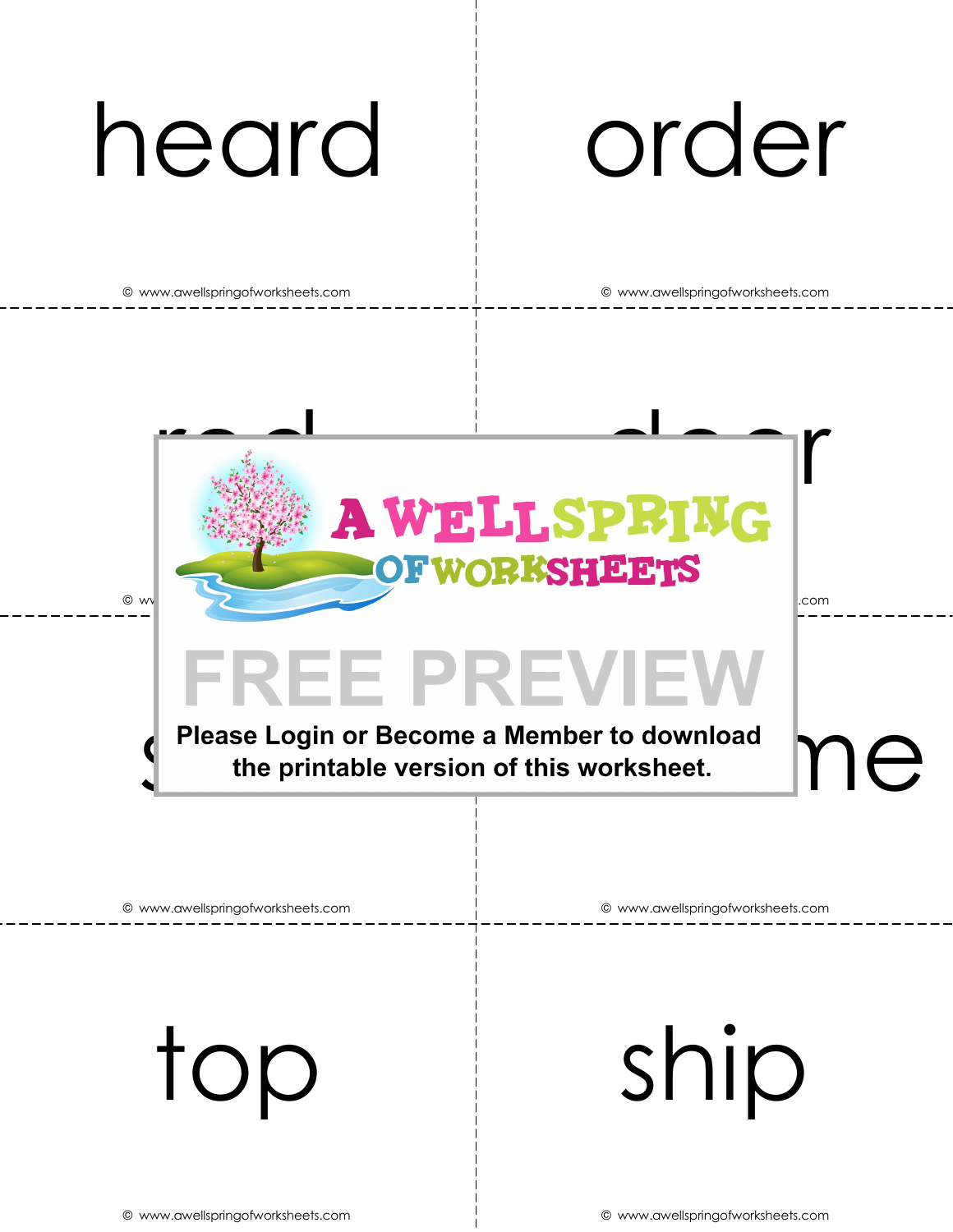# across today

© www.awellspringofworksheets.com © www.awellspringofworksheets.com



FREE PREVIEW<br>Please Login or Become a Member to download<br>the printable version of this worksheet.

© www.awellspringofworksheets.com © www.awellspringofworksheets.com

### however low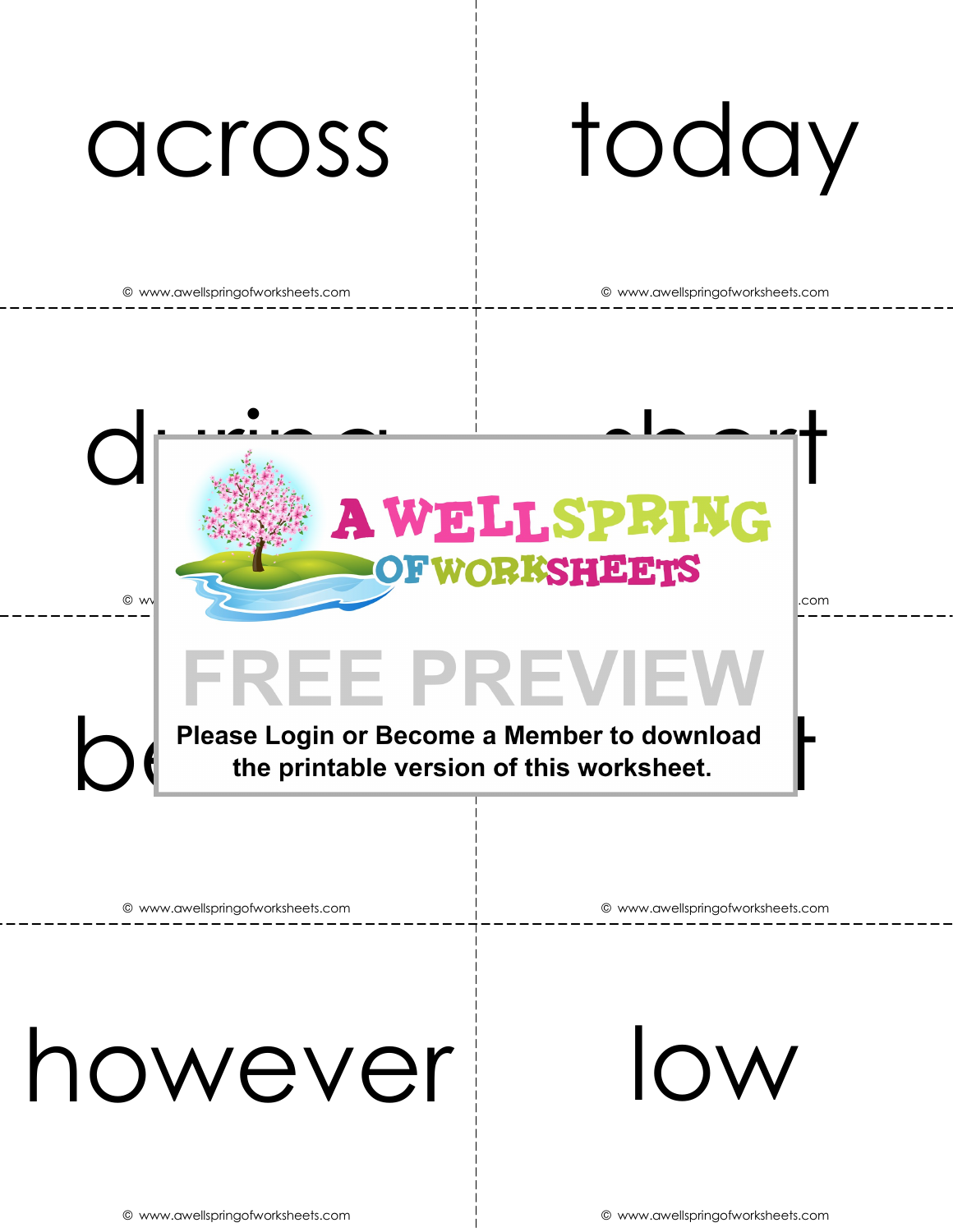# hours black

© www.awellspringofworksheets.com © www.awellspringofworksheets.com



# FREE PREVIEW<br>Please Login or Become a Member to download<br>the printable version of this worksheet.



© www.awellspringofworksheets.com © www.awellspringofworksheets.com

### remember early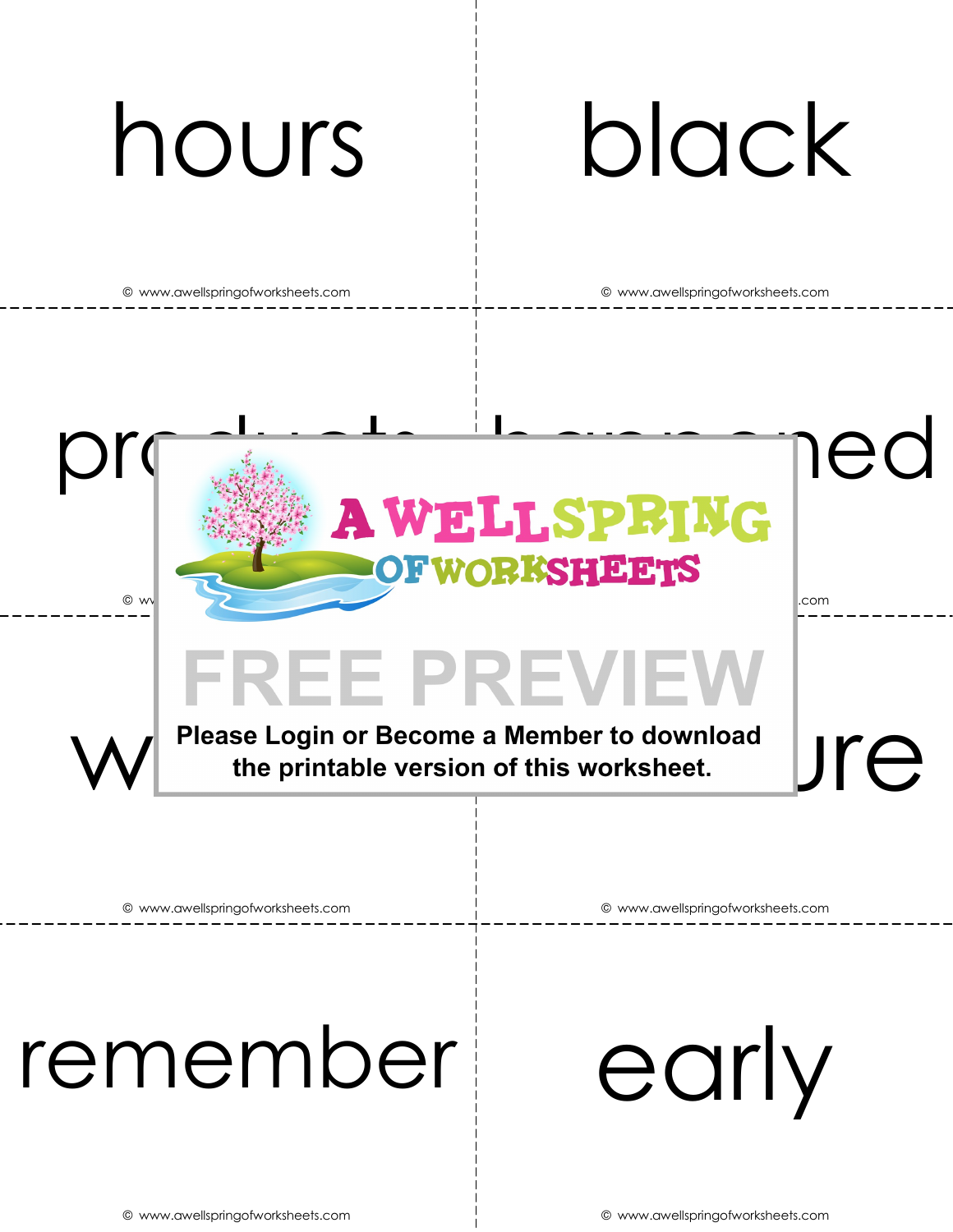# waves reached

© www.awellspringofworksheets.com © www.awellspringofworksheets.com



## covered fast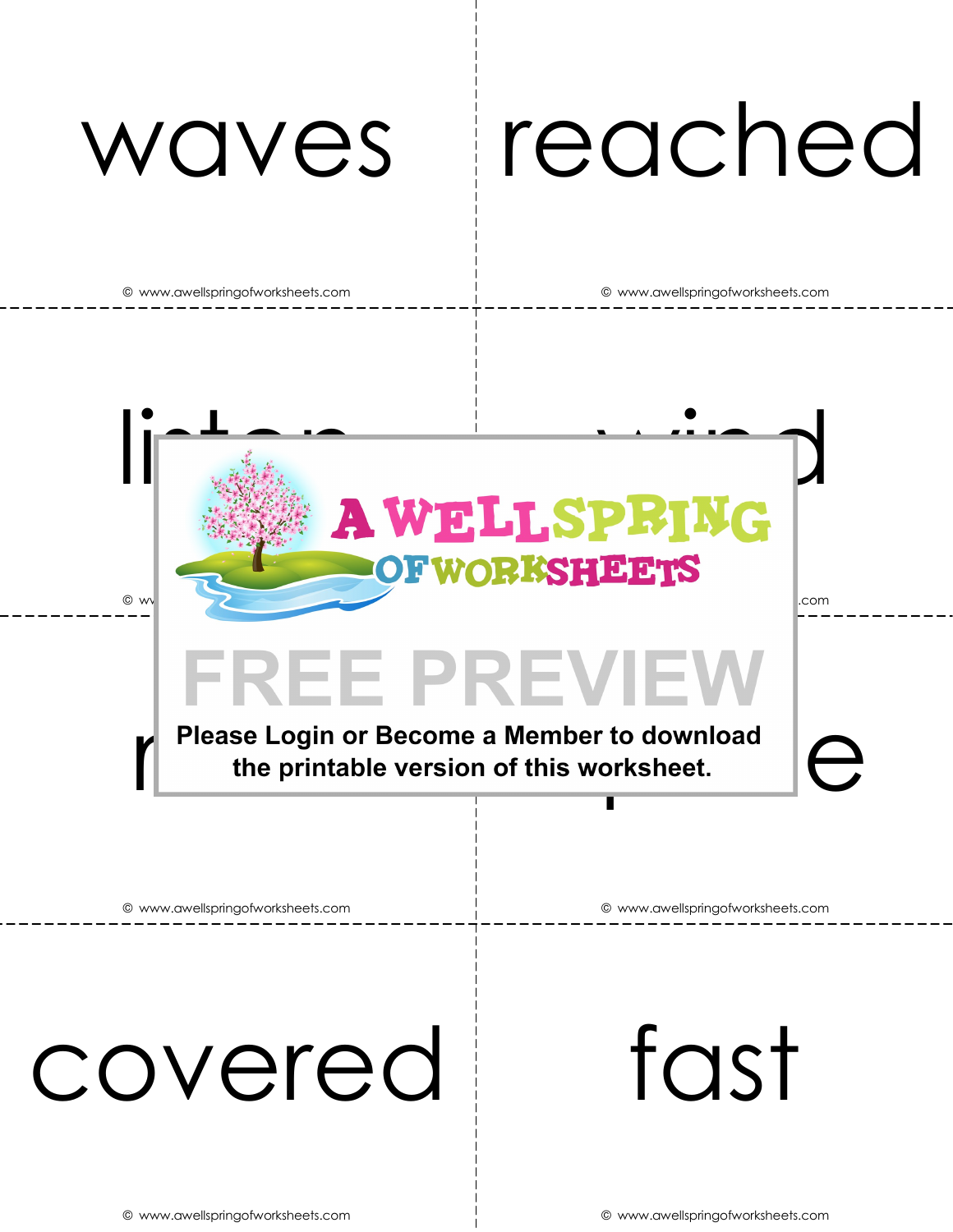### several hold

© www.awellspringofworksheets.com © www.awellspringofworksheets.com

himself toward **OFWORKSHEETS** © www.awellspringofworksheets.com © www.awellspringofworksheets.com FREE PREVIEW<br>Please Login or Become a Member to download<br>the printable version of this worksheet.

© www.awellspringofworksheets.com © www.awellspringofworksheets.com

# morning passed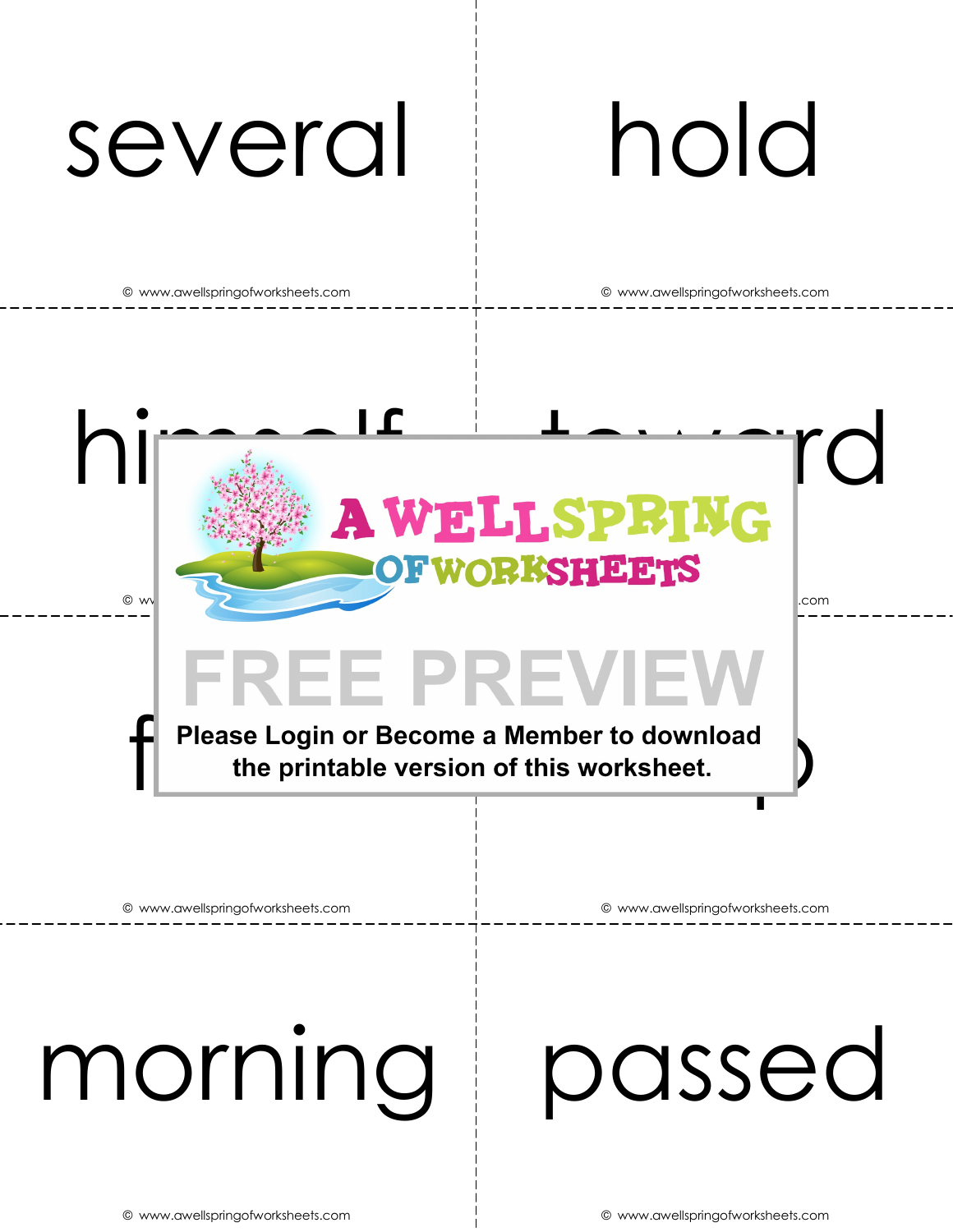



# FREE PREVIEW<br>Please Login or Become a Member to download<br>the printable version of this worksheet.

© www.awellspringofworksheets.com © www.awellspringofworksheets.com

## table north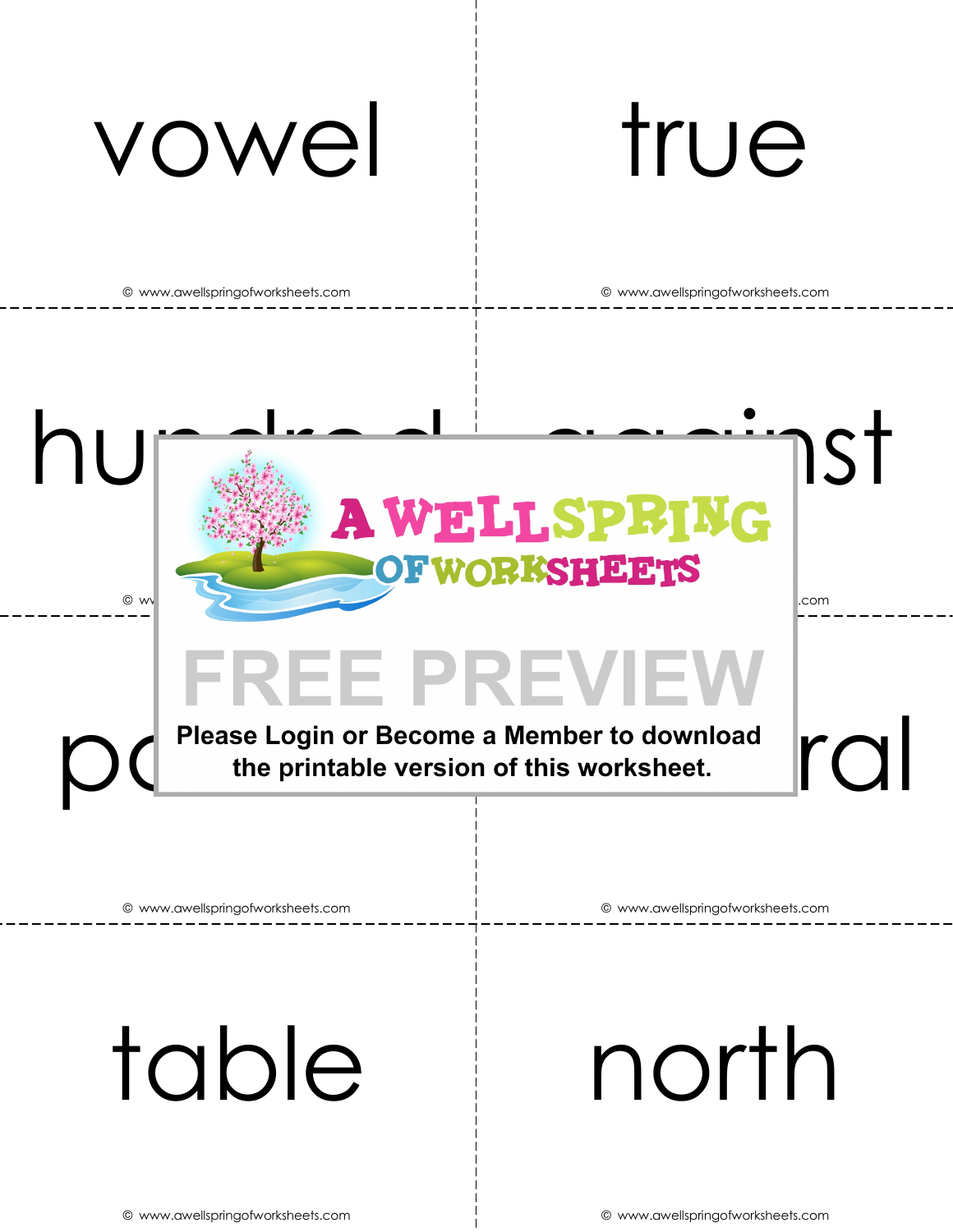# slowly money

© www.awellspringofworksheets.com © www.awellspringofworksheets.com



### **FREE PREVIEW**

Please Login or Become a Member to download<br>the printable version of this worksheet.

© www.awellspringofworksheets.com © www.awellspringofworksheets.com

voice seen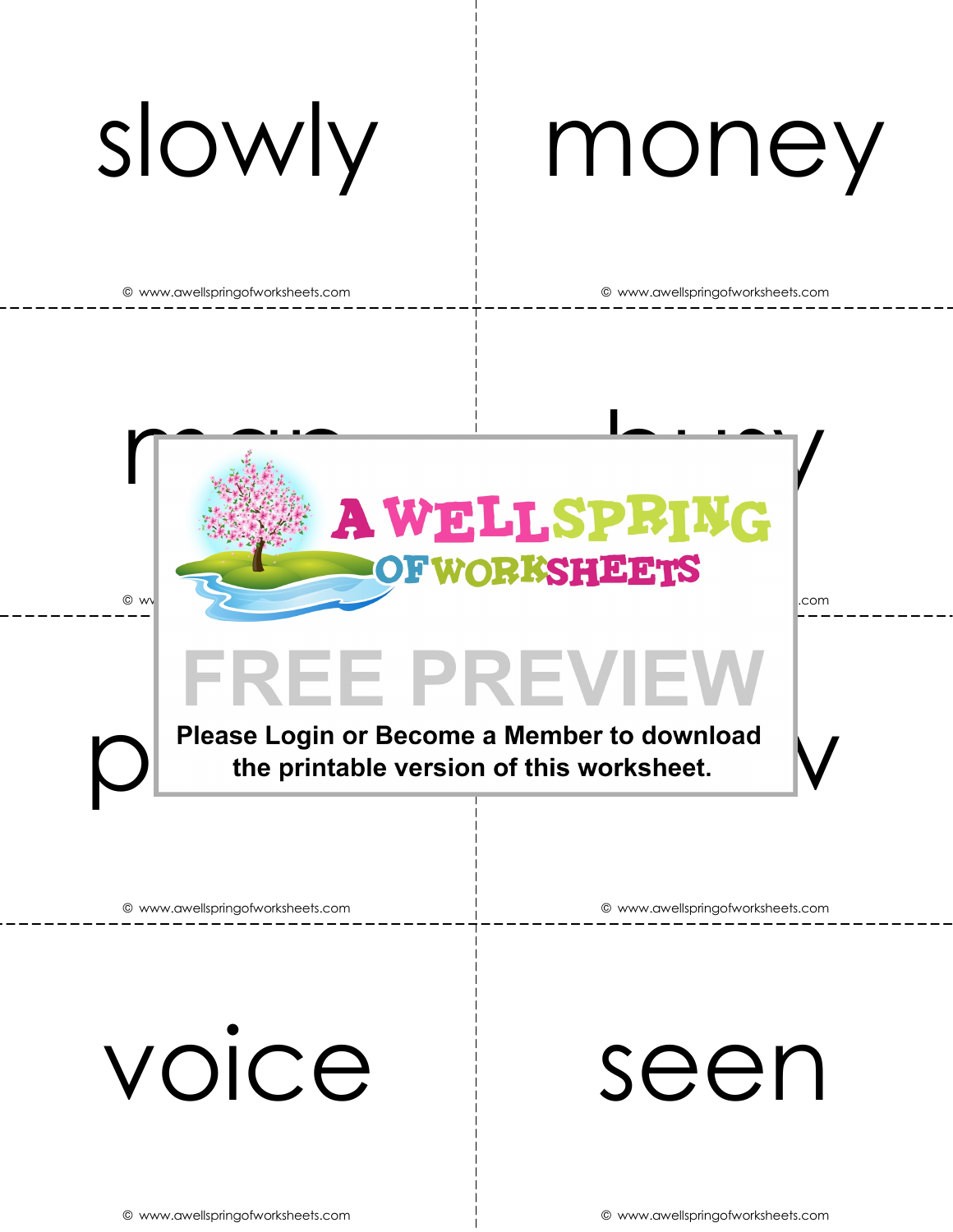## cold cried

© www.awellspringofworksheets.com © www.awellspringofworksheets.com



war ground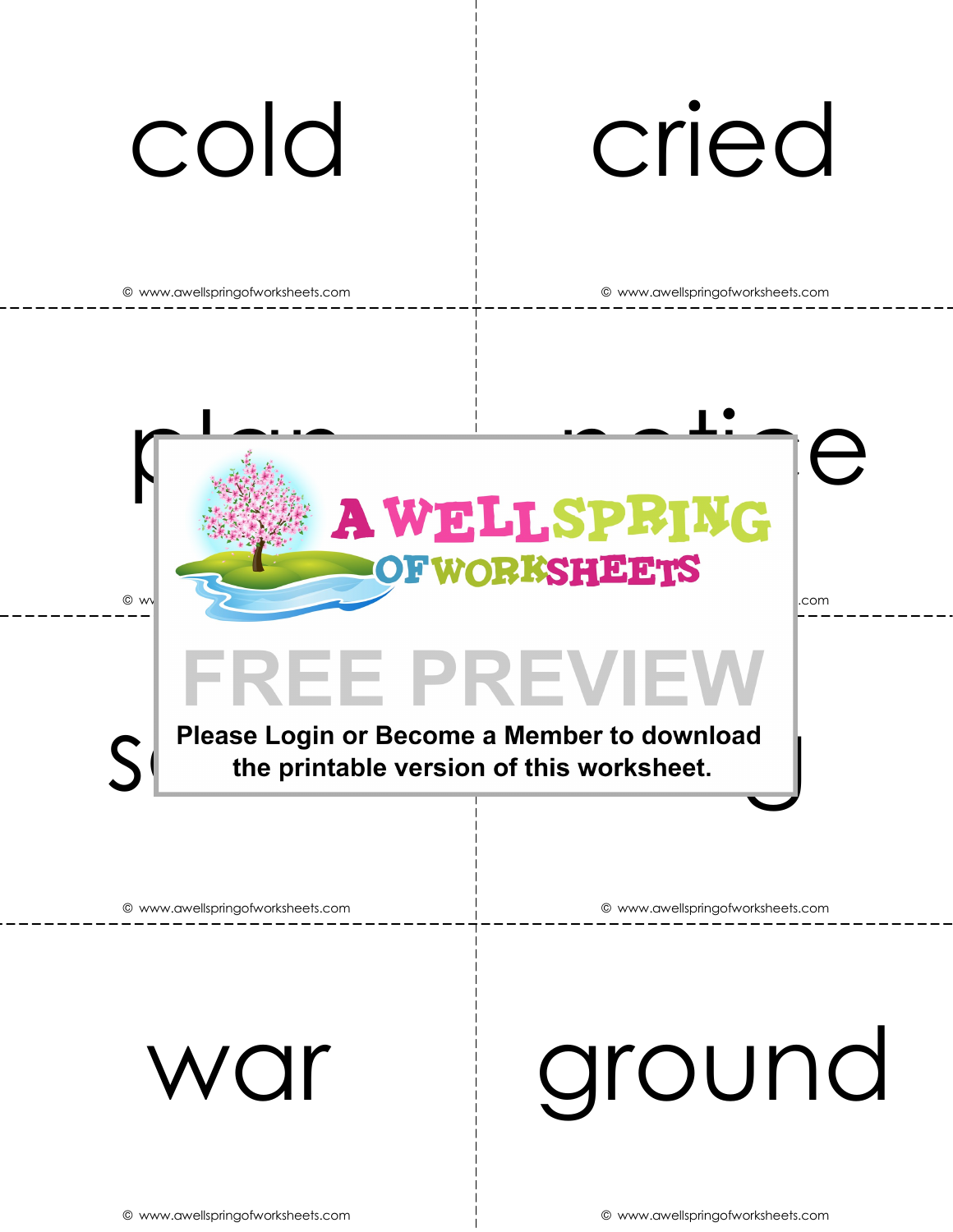# fall king

© www.awellspringofworksheets.com © www.awellspringofworksheets.com

**AWELLSPRING OFWORKSHEETS** © www.awellspringofworksheets.com © www.awellspringofworksheets.com

### **FREE PREVIEW**

Please Login or Become a Member to download<br>the printable version of this worksheet.

© www.awellspringofworksheets.com © www.awellspringofworksheets.com

# certain field